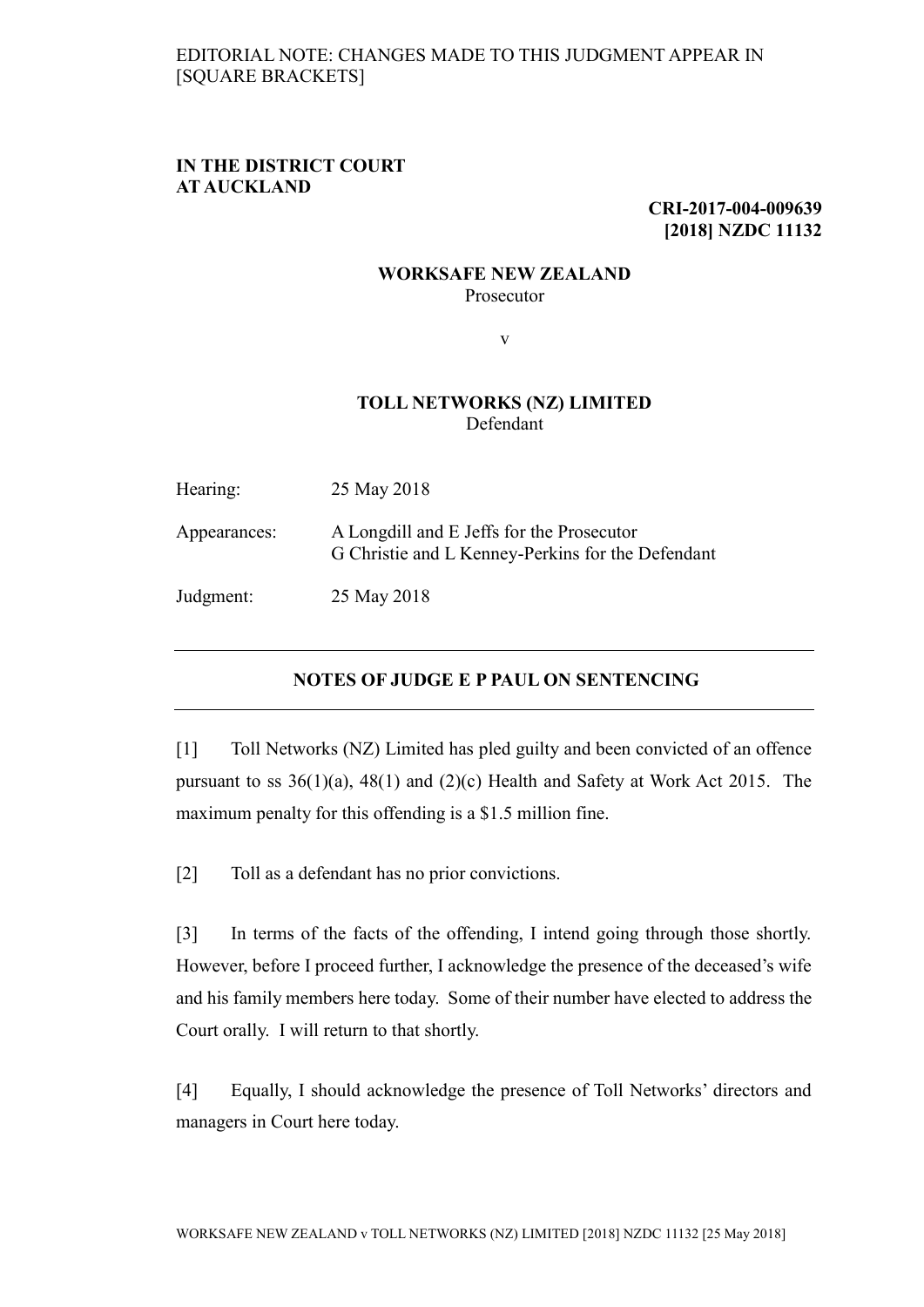[5] The defendant Toll Networks (NZ) Limited operates a large freight business across New Zealand. As confirmed today, it employs approximately 600 workers. The Toll metro operational area within the Auckland depot in Onehunga is where line haul freight is received for redistribution to the Auckland metropolitan area. Freight wagons are shunted in and parked in the metro canopy, a large covered open-ended structure that encloses a rail siding. The wagons are unloaded by forklift operated by the defendant company's employees and the freight is then largely moved on into the adjacent enclosed shed area for sorting and collection by trucks.

[6] Toll had a contract to transport Harraway oats throughout New Zealand. On Friday, 23 September 2016, 38 pallets of Harraway's oats, each containing 400 kilograms of oats, were loaded by forklift at the Toll's Dunedin depot onto KiwiRail's ZHC 3356, a curtain sider rail wagon bound for the defendant's Auckland depot. I am going into some detail in terms of the facts because it is relevant to the events that subsequently occurred at the metro site in Auckland.

[7] This type of wagon features curtains which slide along a track at the top edge and are secured by curtain buckles at the bottom edge. The roof of the wagons are supported by 2820 millimetre long roof poles. The roof poles have a hinged knee from the bottom which are bent to release the tension so they can be moved to provide unimpeded access to freight for loading and unloading.

[8] In this instance, Toll's forklift operator in Dunedin noticed an issue with one of the roof poles on the specific wagon. It could not be secured into position because of the positioning of the pallet and could not be removed because it was attached by the webbing. The defendant had no procedures or instructions regarding how to deal with this situation. The operator simply elected to lift the roof pole and place it horizontally on top of the pallets before dispatching the wagon to Auckland.

[9] On Monday, 26 September 2016, that wagon was shunted into the metro canopy at Toll's Auckland depot. The curtains on that wagon were opened by Toll's team leader who observed the roof pole on top of the stack but failed to inform the forklift operator, [employee 1]. [Employee 1] attempted to unload the six pallets, a double stack, using a forklift. He encountered difficulties as the back stack, that is the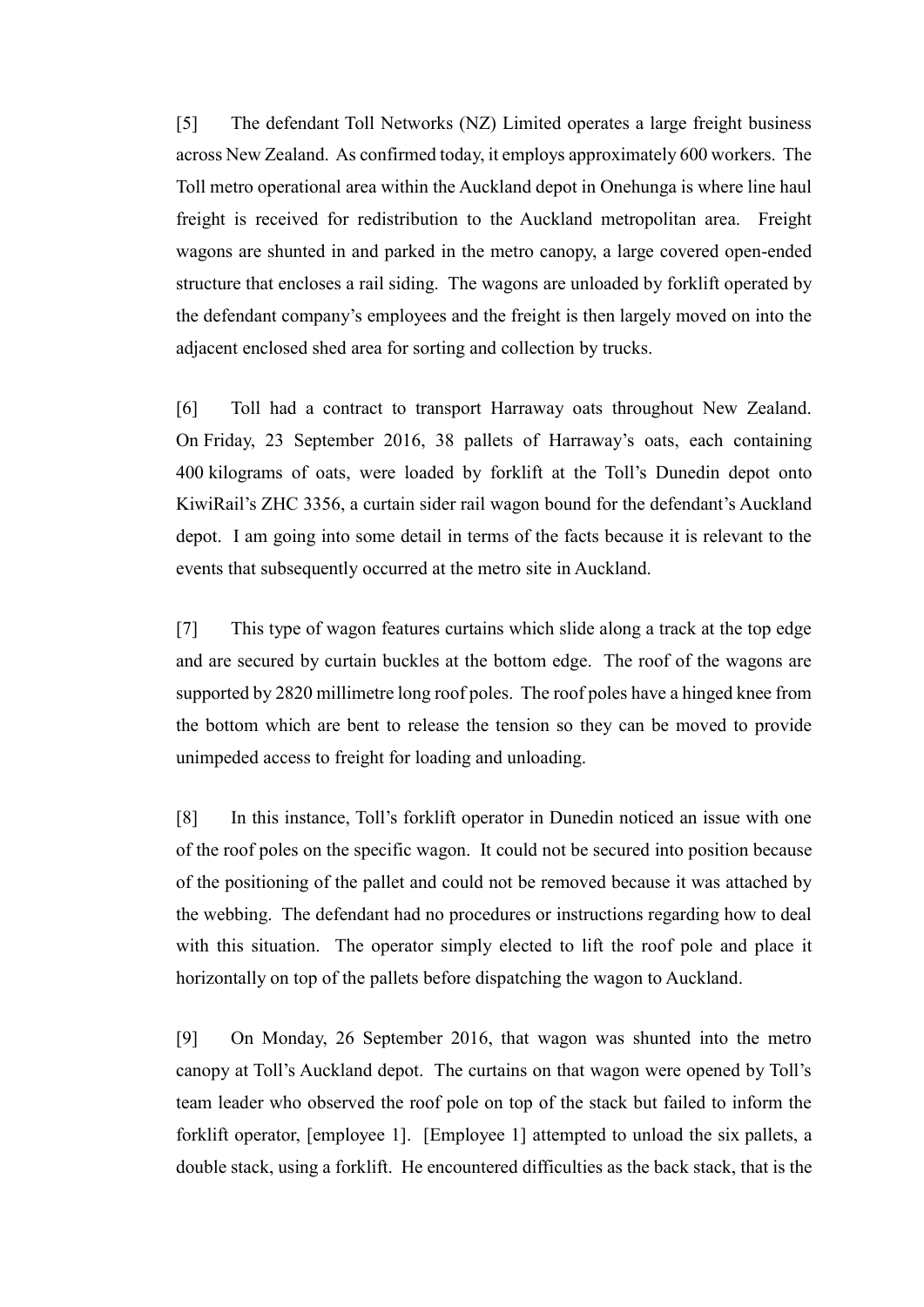three pallets, was caught by the roof pole. The roof pole finally came clear of the wagon but was still attached by its webbing.

[10] The [deceased], , a site caretaker employed by Toll, arrived at the end of the metro canopy at this point. His work involved cleaning areas across the site, including the canopy. [Employee 1] was still manoeuvring the double stack of pallets. The roof pole fell to the ground. [The deceased] approached the wagon and roof pole lifting the roof pole to a vertical position. [Employee 1], operating the forklift, reversed the rest of the way out of the wagon and as the load cleared the edge of the wagon it shifted with the back stack of three pallets weighing 1.200 kilograms tipping off the fork hoist tines striking [the deceased] resulting in his fatality. Those are the facts.

[11] The WorkSafe investigation conducted which followed this fatality revealed systemic failures on the part of Toll. There are failures to not specifically identify or assess as hazards and risks of pedestrians being hit by freight falling from forklift tines. Not assessed the specific risk associated with roof poles being caught up in freight. Not assessing the task of unloading wagons into the metro canopy with the higher risk activity, then unloading of trucks.

[12] WorkSafe identified there was an absence of specific procedures for barricading off the unloading area within the canopy and noting in their submissions and today there were temporary barriers employed elsewhere but not in this location. Not installing temporary signage to notify people of the forklifts operating in the area, the unloading of oats from wagons and identifying situations where stacks were more hazardous. There was no defined pedestrian walkway in the relevant area and WorkSafe identified in their submission ambiguous, contradictory and insufficient controls to ensure workers' safety, site specific hazard risk identification and controls stipulating a two metre exclusion zone around the forklifts not well understood and, as has been revealed, still placing workers at risk. There is also this critical rule 4 in terms of where workers should be at a 10 o'clock/2 o'clock position in front of forklifts and, as can be seen from this tragedy, that clearly was inconsistent with safety.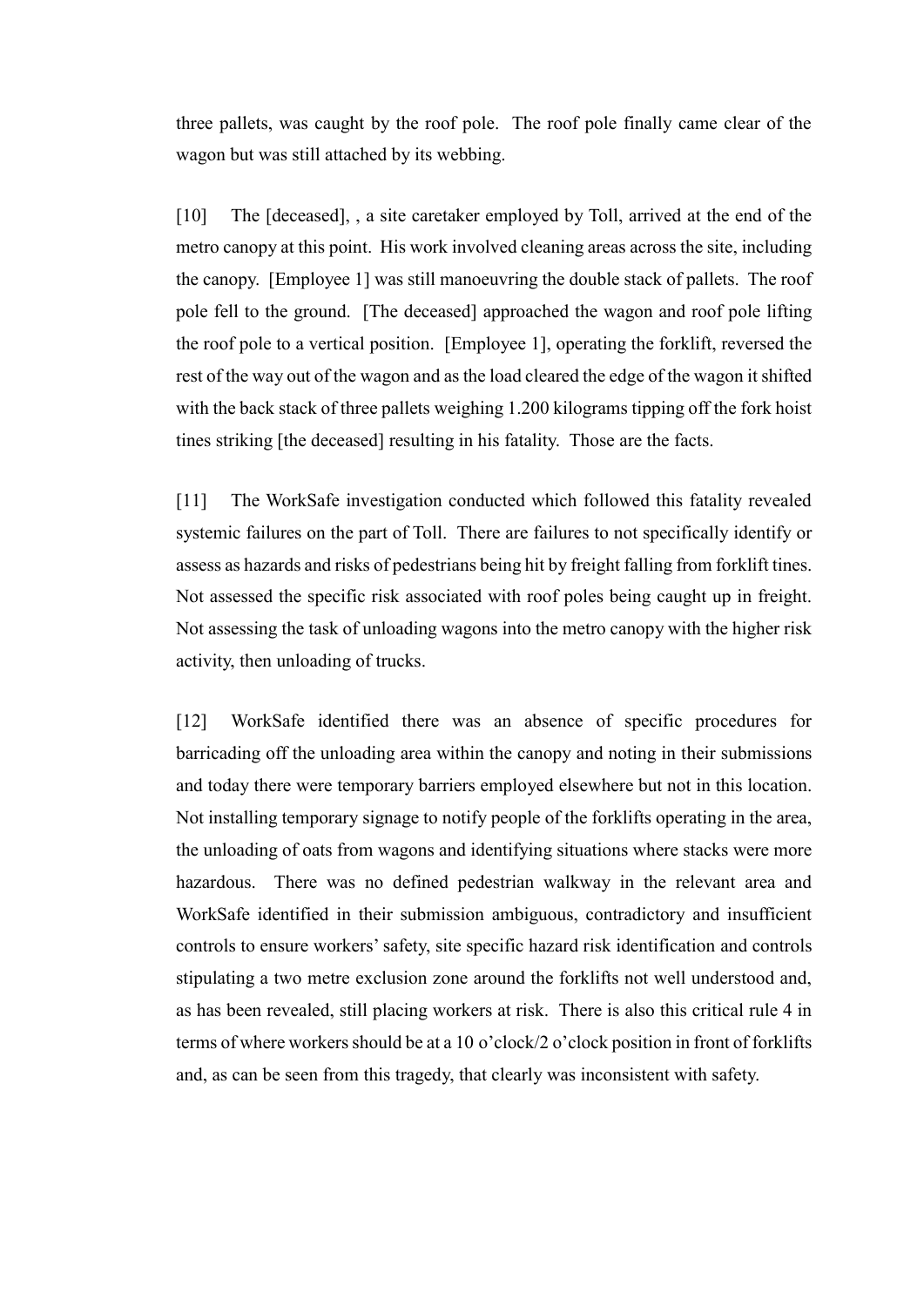[13] It would appear that the rules to live by that are relied on by Toll also had requirements to cease when pedestrians were present within the operating zone. This was not followed.

[14] In terms of the sentencing I am required to carry out, I must first consider reparation. Before I move to the victim impact statements that I have read, the further oral submissions today, I record a restorative justice conference was held between Toll representatives and family members on 27 March this year. The Court has received a report as a result of that conference.

- [15] That conference recorded in summary the following four matters:
	- (a) All Toll representatives apologised and this was not accepted by the family as they felt Toll had engaged in minimalisation. One comment was it was an 80 percent apology.
	- (b) Reparation was discussed. Toll offered the sum of \$110,000. That was declined and the family wish that left to the Judge. Ultimately that is my responsibility.
	- (c) There was acknowledgement Toll had made extensive changes to try and prevent this tragedy occurring again.
	- (d) Toll and the family agreed to make a media release with Toll accepting responsibility for [the deceased's] death.

[16] Ultimately, given the contents of that restorative justice conference and how matters have subsequently developed for the family, I have got to say that restorative justice conference outcome was less than satisfactory.

[17] In terms of emotional harm reparation due to the family, the Court is informed by the victim impact statements we have received. One cannot help but be affected by the oral submissions made on behalf of [the deceased's first son] by his mother, by [the deceased's wife] personally, by [the deceased's second son] and finally, [the deceased's third son]. One would be less than human not to appreciate the loss, grief,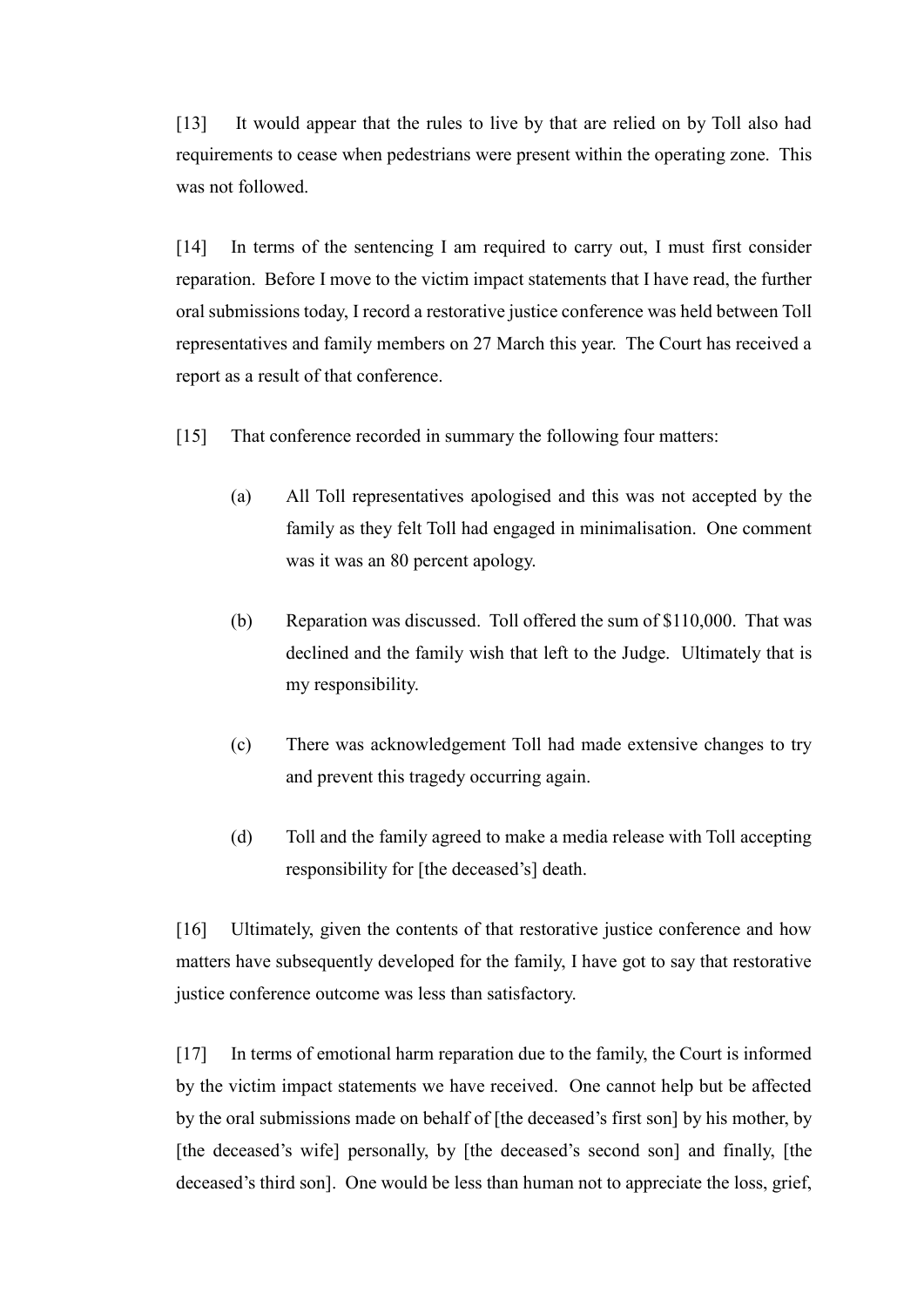frustration and anger experienced by this family. Going to [the deceased's wife], in terms of her suffering it manifested itself in illness, loss of employment and loss of her life partner. For [the deceased's first son], who lives in Melbourne, I note his pain knowing that his children do not have the opportunity to meet with their grandfather.

[18] [The deceased's second son] spoke to us, I have got to say, quite proudly of his Scottish ancestry. I think most of us in this room share some Scottish ancestry, sir, but what [the deceased's second son] shared, which I recorded, was the difficulty in quantifying the grief and sadness he has experienced as a result of his father's passing. He was able to, however, despite that grief, champion a number of his father's achievements and perhaps things that were yet to be achieved referring to the Chinese dictionary and, as [the deceased's wife] said, her husband was a multilinguist.

[19] [The deceased's third son] then addressed the Court. I certainly got a strong sense of anger and frustration from [the deceased's third son], particularly his awareness of his father's previous disciplinary hearing and his expectation his father would be kept safe and his knowledge that it was well-known his father perhaps put himself in places he should not and the perhaps guilt [the deceased's third son] feels he would have stopped him from going to work if he knew. There are a number of other matters [the deceased's third son] raised in terms of his frustration as to how matters have progressed for the family in terms of their interaction with Toll. I do not intend attempting to repeat those. They were said here and they were heard.

[20] There are other family members who have shared their victim impact statements. [The deceased's first daughter] has written to the Court and her natural feelings of guilt as the last time she saw her dad they had a fight. We have heard from [the deceased's second daughter] as well in terms of her written submission and the profound effect his loss has had on her family and she has pointed out to the Court that the [deceased's family] as a family are private folk who do not share their emotions and it has been extremely difficult for them as a family to do that as a result of their father's death. We have also received a statement from [the deceased's mother], who just talks about her son.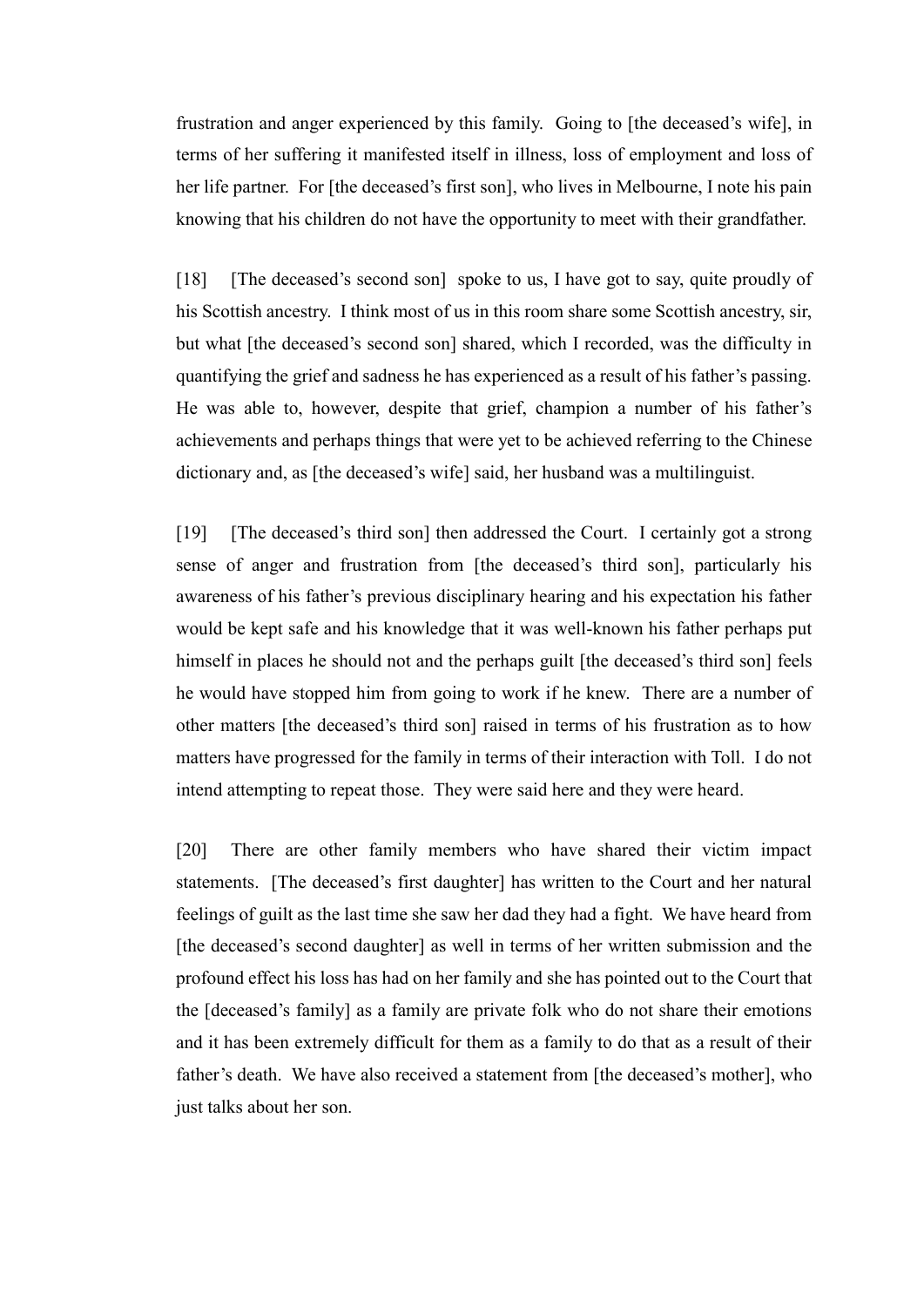[21] In fixing reparation for emotional harm, some guidance perhaps can be sought from the High Court where they have commented, "Imposing reparation for emotional harm is an intuitive exercise. Its quantification defies finite calculation."

[22] As already referred to by counsel today but I think it bears repeating is the case of *WorkSafe New Zealand v Department of Corrections*, <sup>1</sup> Chief Judge Doogue observed:

Determining reparation for loss is by no means an easy task. It involves placing a monetary value on that loss which can only ever fall short of truly reflecting the grief felt. Reparation gives a measure of recognition to the loss in the best way Courts are capable of doing. We are never capable of doing it to the extent that the family feels is necessary.

[23] The task of setting a reparation for emotional harm in a case such as this does not simply involve ordering the same amount given in other cases involving death. Each case is to be judged on its particular circumstances. I of course have been supplied with other cases involving fatalities where awards have been made to families. That gives me some broad indication of an appropriate figure but ultimately that is all. WorkSafe, who brings this prosecution, have submitted an award of \$110,000. Toll for its part does not dispute that figure. On the information I have, certainly that would be at the upper end for this type of case.

[24] I intend making an order for emotional harm reparation in the sum of \$110,000 today and I will simply be directing that is apportioned equally between the family members. There is no other way that I could address that. That award acknowledges to an extent the harm and loss suffered by this family but, again, it is unlikely to fully recompensate them for the loss they have suffered.

[25] I have been addressed on the issue of consequential loss. The prosecutor does not seek consequential loss for [the deceased's wife], acknowledging the insurance payment. However, WorkSafe does seek consequential loss to each of the siblings as set out in their submissions. I do not intend identifying each sibling's individual costs. That is disrespectful. We know the total amount is \$8020 and it is set out in counsel's submissions. Again, the defendant does not oppose that payment and, accordingly, I

 $\overline{a}$ 

<sup>&</sup>lt;sup>1</sup> *WorkSafe New Zealand v Department of Corrections* [2016] NZDC 24865 [2017] DCR 368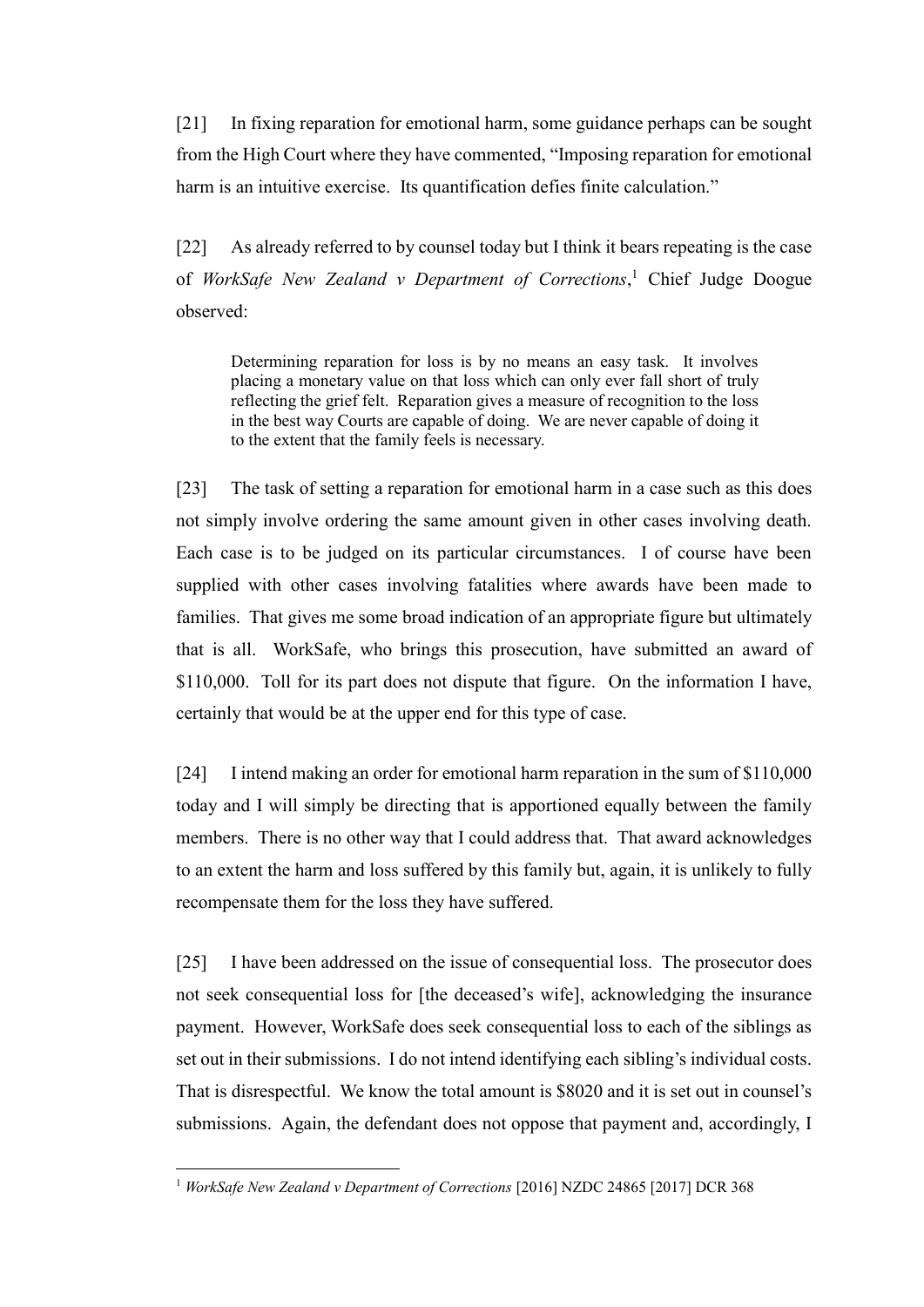will be ordering consequential loss in the sum of \$8020.10 to be paid as set out in the WorkSafe submissions to the relevant siblings.

[26] In terms of the fine, and that is the deterrence element of this sentencing, I am required to establish where Toll's culpability for this offending lies. Without wishing to go into the detail, it seems to me now it is accepted that there is a four band range of culpability and I intend adopting that approach today. The four bands commence at the lowest culpability, nil dollars to a maximum of \$400,000 fine, to extremely high culpability, 1.2 million to 1.5 million, the maximum fine available for this offending.

[27] WorkSafe have submitted Toll failed to take the following reasonably practical actions to avoid this fatality. Firstly, failing to develop, document, implement and communicate an adequate safe system of work for the unloading of wagons at that site including the possibility of pedestrians entering the loading zone. Secondly, providing temporary barriers. Thirdly, monitor and enforce compliance by workers with the safe systems of work. Fourthly, failure to effectively manage interaction between forklifts and pedestrians given the risk of death.

[28] Forklifts are lifting in excess of a tonne of weight to the height that those forklifts were would even be obvious to a layman the potential for risk to any pedestrian in the vicinity. It seems to me the fatal consequences were foreseeable.

[29] Also, there was a departure from the guidance material which emphases the importance of physically segregating people from mobile equipment, forklifts. The defendant must have been aware of those hazards and the ways of eliminating them as it had the loading/unloading exclusion zones/guide-lines in its possession. Certainly, WorkSafe are critical and say there should be no issue of costs in terms of implementing what were readily practicable steps identified. It is disturbing to note that there were temporary barriers employed on this site but not in the area where the deceased was.

[30] WorkSafe have referred me to a decision of *Easton Agriculture Limited.* They say the offending here is more serious because Toll had produced safety documents which if followed placed workers at risk. Secondly, Toll had the guidance documents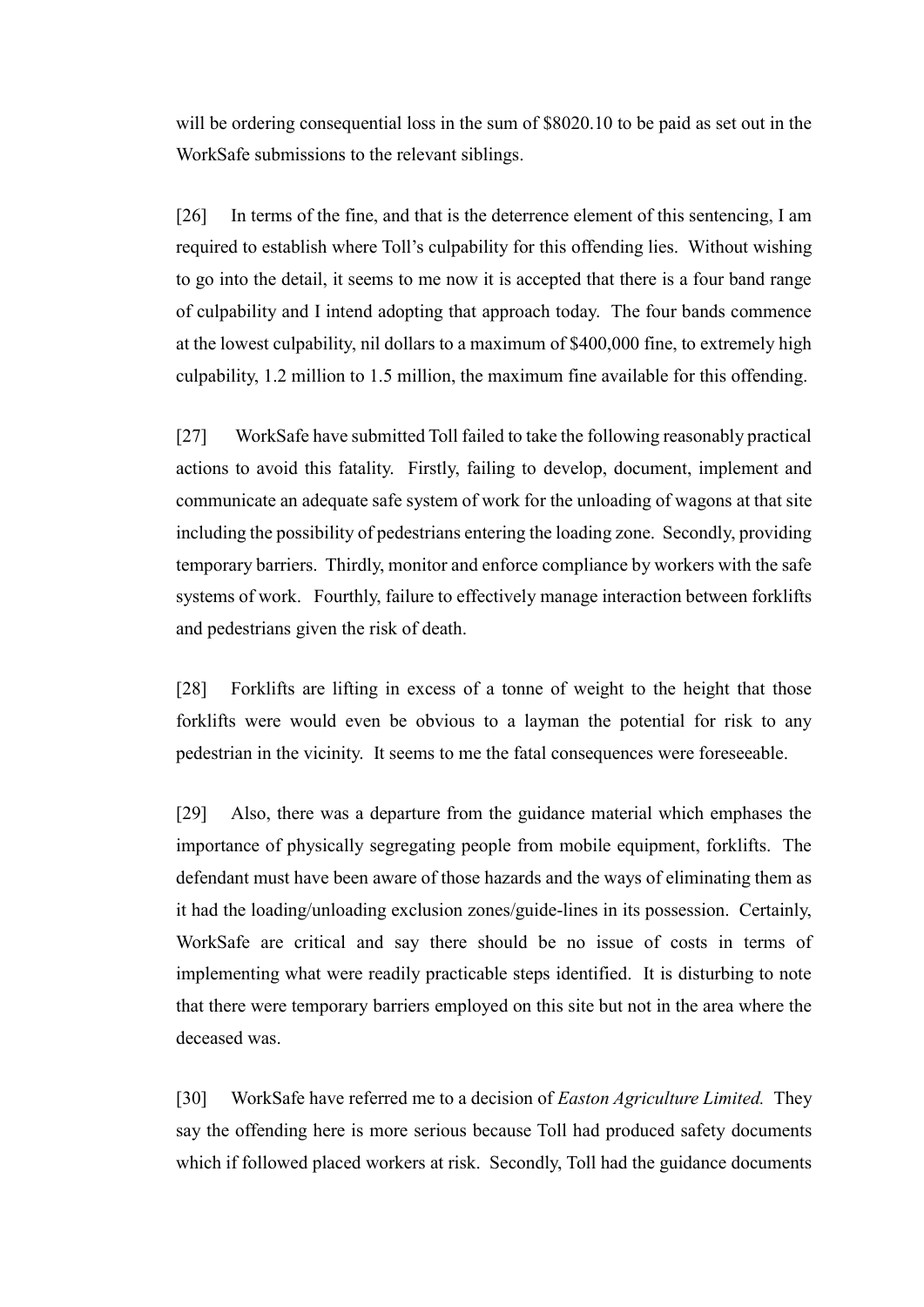which required segregation of pedestrians from forklifts and thirdly, and again perhaps disturbingly, workers at that very location routinely appeared to be close to forklifts as identified in CCTV footage of the previous 12 days before the death.

[31] Toll accepts for their part they have departed from some best practice in terms of reasonably practicable steps. Toll in their submissions to me have summarised areas of risk which were not previously identified in the freight industry in New Zealand. However, retreating to known industry practices does not in my view mitigate Toll's failure as identified by WorkSafe and the facts are the freight being unloaded in that metro canopy were unloaded at significant height. The potential for fatal injury if the freight fell from the forklift tines and hit a pedestrian was significant. This risk was not momentary. Here we know there are a number of workers being exposed to that very same risk in the proceeding 12 days as recorded by the CCTV footage.

[32] I am satisfied that the offending culpability here by Toll falls within the high category, that fine range being between \$800,000 and \$1.2 million. I fix the starting point for the fine at \$900,000.

[33] There is no dispute between WorkSafe and Toll as to the entitlements in terms of mitigation. Reparation will be paid; 15 percent should be deducted off the fine for that. Toll have co-operated with WorkSafe's investigation; a further 5 percent should be deducted off the fine for that and finally, as with any sentencing procedure, Toll have no prior convictions so can rely on their good safety record, so a further reduction by 5 percent. By my count that is a 25 percent reduction reducing the fine by \$225,000.

[34] It is accepted by all parties that Toll entered their guilty plea at the earliest opportunity and they are entitled to a 25 percent reduction off the fine for that. That would result in an end fine of \$506,300. Ancillary legal costs in the sum of \$6030 are sought by WorkSafe for external counsel. While not accepting they should pay, Toll have agreed to pay that amount and it will be ordered accordingly today.

[35] The final step I am required to embark on is to turn to the proportionality assessment. That is taking the total reparation order I am imposing today of \$118,020.10 plus the fine of \$506,300.00 plus the regulator's cost is that a